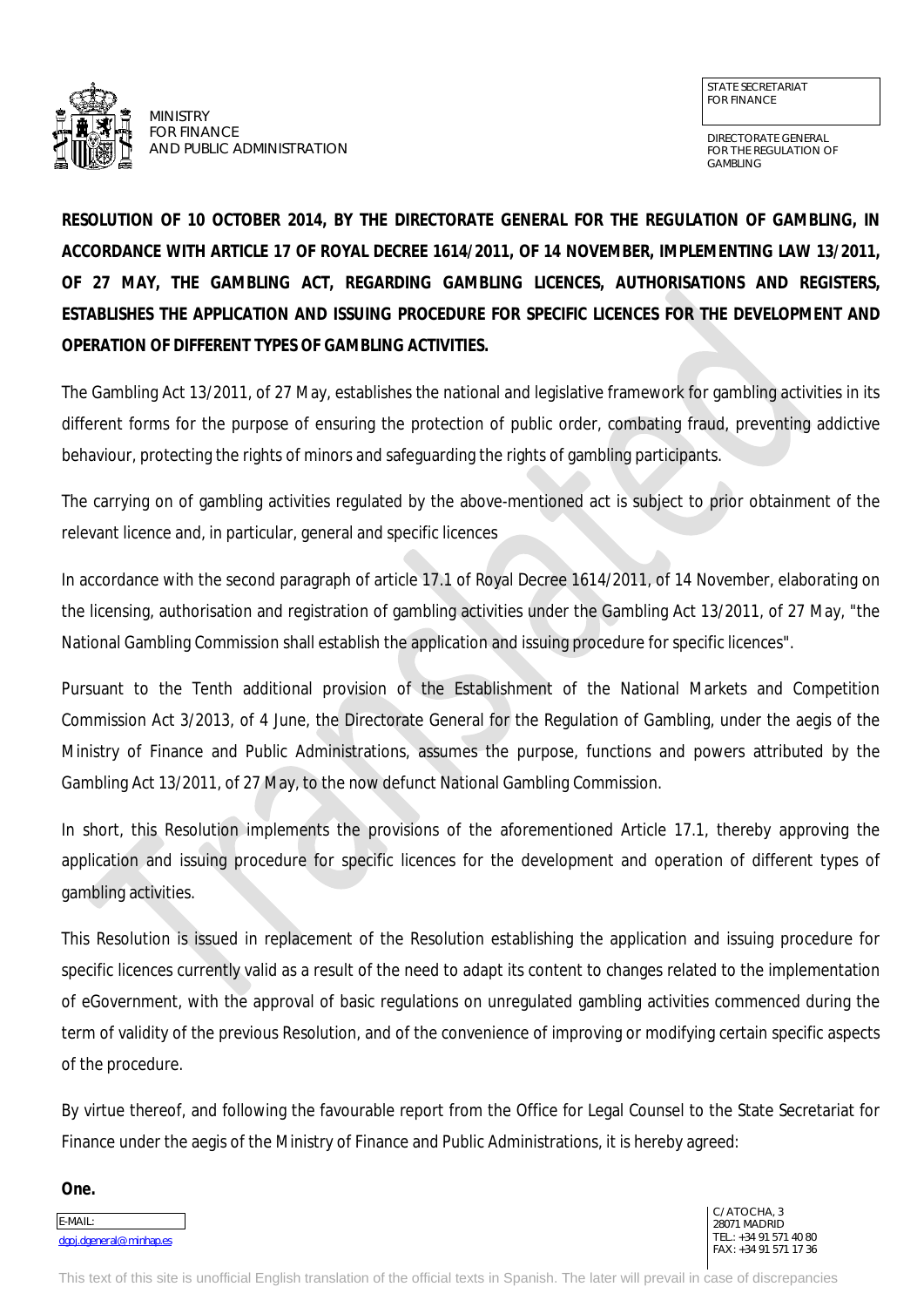

To approve the application and issuing procedure for specific licences for the development and operation of different types of gambling activities, which is contained in Appendix I of this Resolution.

# **Two.**

To approve the technical gambling system project requirements, which are contained in Appendix II of this Resolution.

# **Three.**

To establish as mandatory the submission and processing of applications for specific licences through the electronic register, as set forth in section 5 of the procedure for specific licences for the development and operation of different types of gambling activities, which is contained in Appendix I of this Resolution

# **Four.**

To repeal the Resolution of 16 November 2011, issued by the Directorate General for the Regulation of Gambling, in accordance with Article 17 of Royal Decree 1614/2011, of 14 November, implementing Act 13/2011, of 27 May, the Gambling Act, regarding gambling licences, authorisations and registers, and establishing the application and issuing procedure for Specific Licences for the development and operation of different types of gambling activities.

# **Five.**

This Resolution shall enter into force on the day of its publication in the Official State Gazette of Spain.

Madrid, 10 October 2014

DIRECTOR-GENERAL FOR THE REGULATION OF GAMBLING

Carlos Hernández Rivera.

# **APPENDIX I**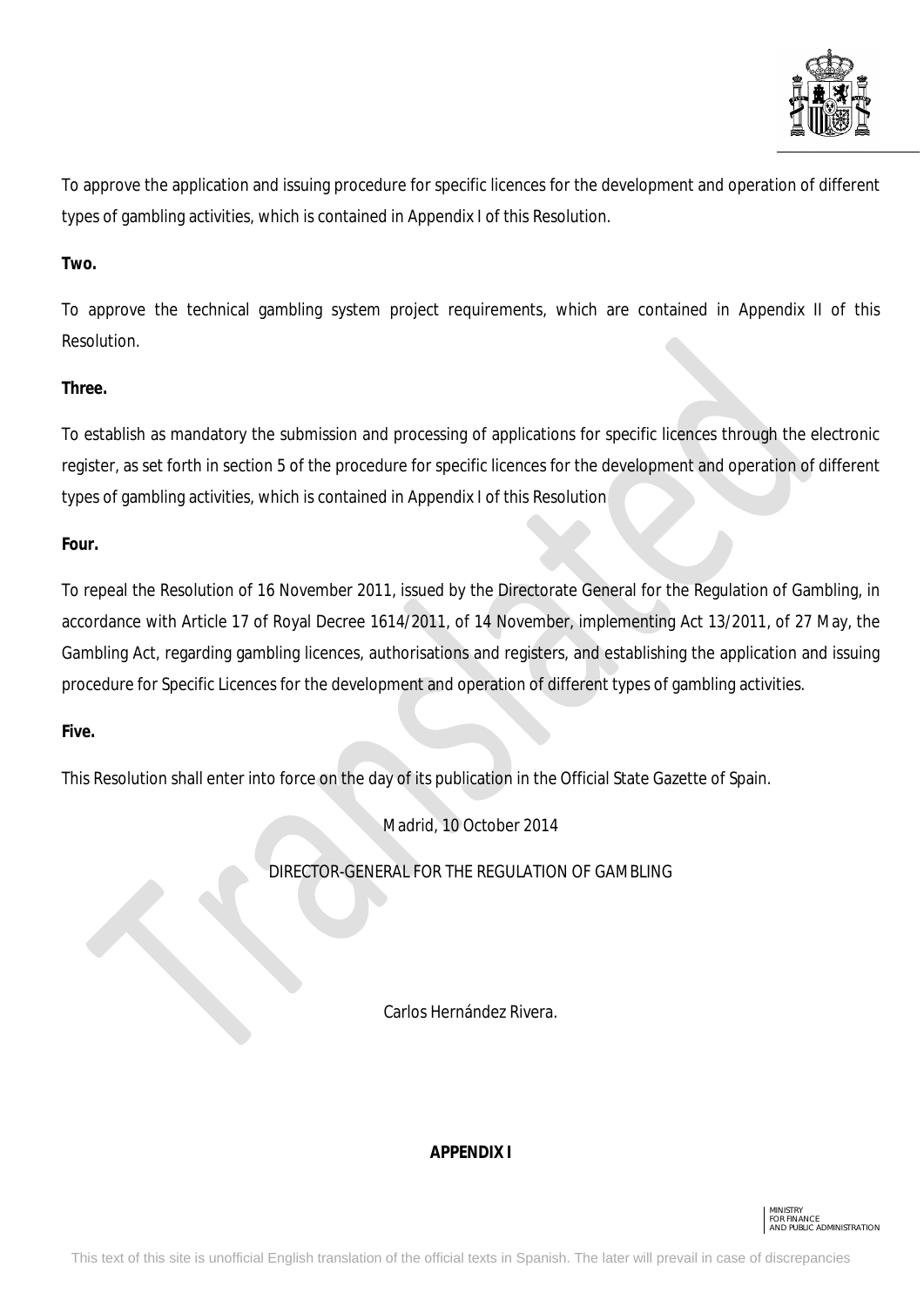

# **APPLICATION AND ISSUING PROCEDURE FOR SPECIFIC LICENCES FOR THE DEVELOPMENT AND OPERATION OF DIFFERENT TYPES OF GAMBLING ACTIVITIES.**

#### **Contents**

## **Chapter I. Purpose and legal regime.**

One. Purpose.

Two. Licence.

Three. Legal regime.

**Chapter II. Procedure.**

*Section one. Application submission.*

Four. Requirements.

Five. Application.

Six. Application documents.

*Section two. Procedure.* 

Seven. Procedure.

Eight. Resolution.

Nine. Resolution notification.

Ten. Appeals.

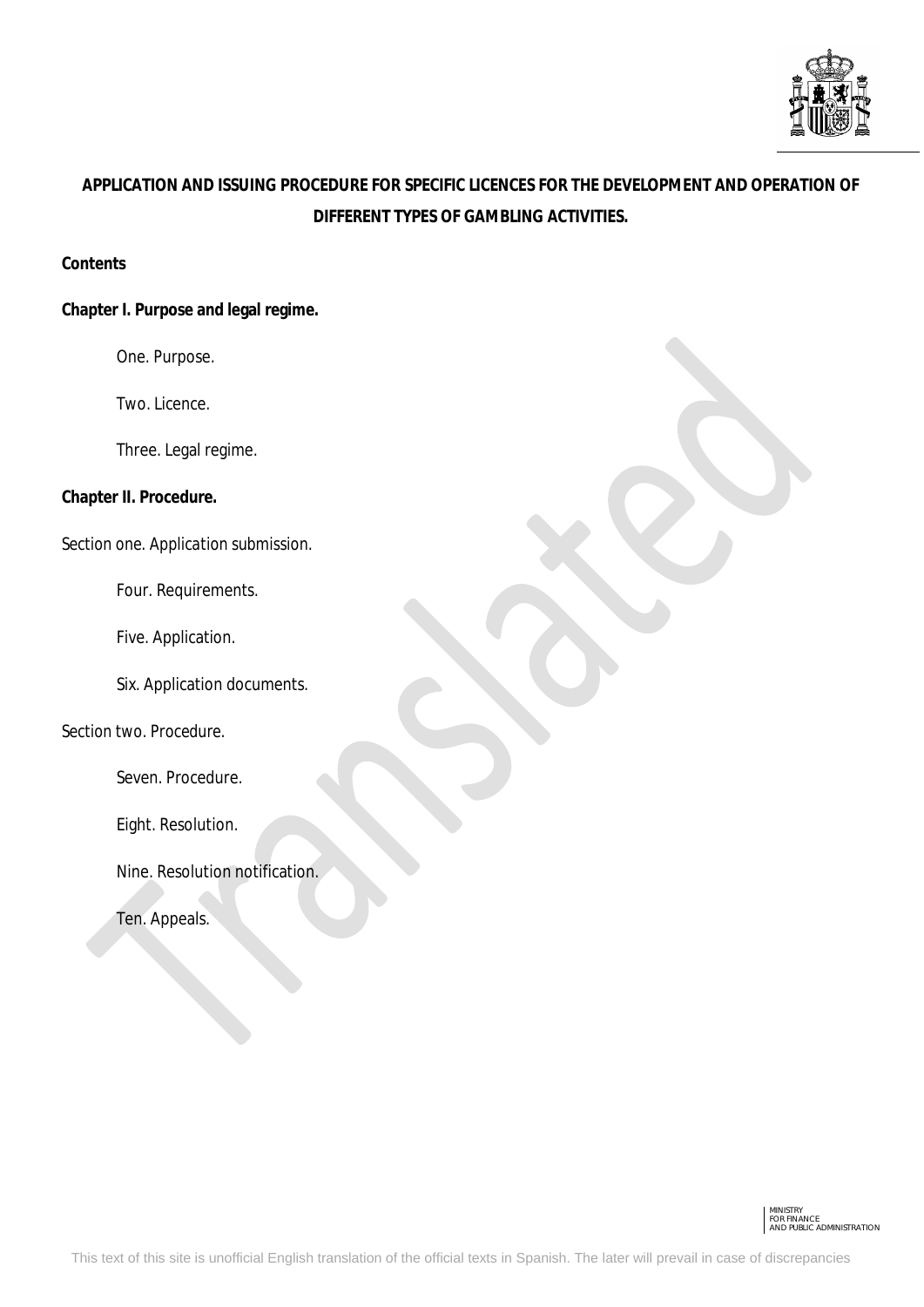

#### **CHAPTER I**

#### **PURPOSE AND LEGAL REGIME.**

#### **One. Purpose.**

1. The aim of this procedure is to establish the requirements and conditions governing the application for and issuing of specific licences for the development and operation of different types of gambling activities regulated by the various Ministerial Orders, which enact the basic regulation for gambling, relating to the forms of gambling referred to in paragraphs c), d), e) and f) of Article 3 of the Gambling Act 13/2011, of 27 May, regulating gambling.

2. The procedure describes the requirements that the interested party must meet for the purpose of applying for a specific licence.

## **Two. Licence.**

1. Holders of a general licence interested in carrying on a specific type of gambling activity must obtain a specific licence for each of the types of gambling which they intend to operate within the scope of the particular form of licensed gambling.

2. Interested parties satisfying the conditions and requirements set forth in the regulations specific to the gambling sector and in this procedure shall have the right to hold the relevant specific licence in accordance with the terms and conditions established in the resolution granting such licence.

# **Three. Legal regime.**

The basic legal regime relating to specific licences for the development and operation of gambling activities consists of the Gambling Act 13/2011, of 27 May, regulating gambling, Royal Decree 1614/2011, of 14 November, elaborating on the licensing, authorisation and registration of gambling activities under the Gambling Act 13/2011, of 27 May, Royal Decree 1613/2011, of 14 November, elaborating on the technical requirements of gambling under the Gambling Act 13/2011, of 27 May, the various Ministerial Orders, which enact the basic regulation for gambling activities and implementing regulations issued by the Directorate General for the Regulation of Gambling.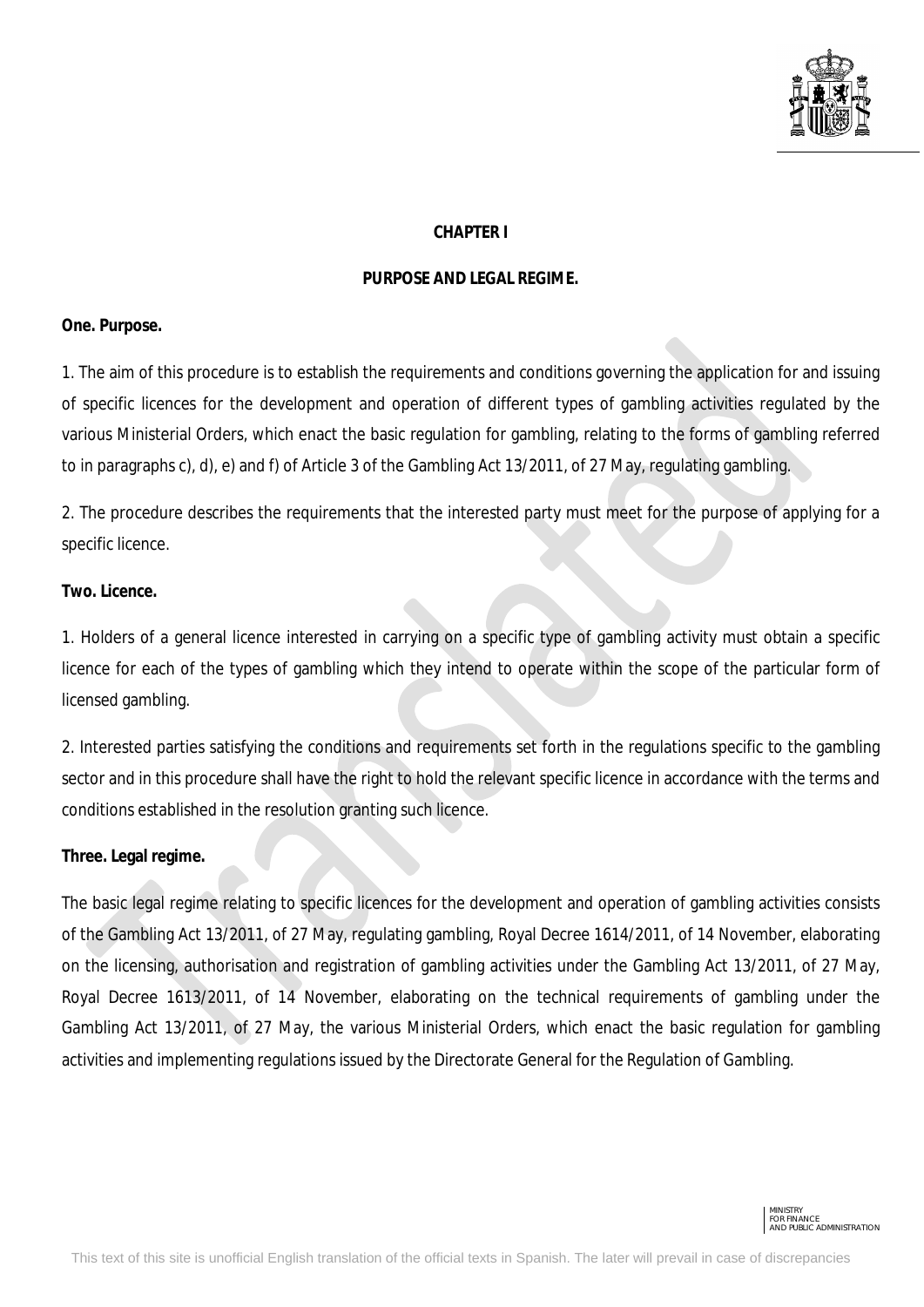

#### **CHAPTER II**

#### **PROCEDURE**

*Section One*

#### *Application submission*

#### **Four. Requirements.**

A specific licence may be applied for by any holder of a valid general licence granting him or her the legal right to develop and operate the form of gambling to which the type of gambling activity for which the licence is being applied for corresponds, in accordance with the provisions of the Ministerial Order enacting the basic regulation for gambling.

#### **Five. Application.**

1. An application for a specific licence or a variation thereof may be made by any holder of a general licence at any time. In such cases as are provided for by the call for granting general licences an application for a specific licence may be made simultaneously to an application for a general licence. Accordingly, the granting of the specific licence is conditional upon the granting of the general licence.

2. Parties interested in applying for a specific licence for the development and operation of gambling activities on a regular basis, pursuant to Article 27.6 of Act 11/2007, of 22 June, relating to the electronic access of citizens to public services, and Article 32 of Royal Decree 1671/2009, of 6 November, which partially implements the above-mentioned Act, are obliged to send through the electronic register both the relevant licence applications and such notices relating to the processing thereof as may be necessary. Likewise they shall be obliged to receive by electronic means such communications and notices as the Directorate General for the Regulation of Gambling may address to them in the exercise of its powers in relation to the processing of the corresponding licence-granting procedure. For the purposes of the applicability of the provisions of Article 27.6 of Act 11/2007, it is considered that parties interested in applying for a specific licence for the development and operation of gambling activities on a regular basis are legal entities that, due to their financial and technical capacity and commercial and industrial dedication, have guaranteed access to and availability of the required technological means.

In the event that parties interested in applying for a specific licence for the development and operation of gambling activities on a regular basis do not act in accordance with the obligation described above, the competent body of the Directorate General for the Regulation of Gambling shall request that appropriate action be taken to address the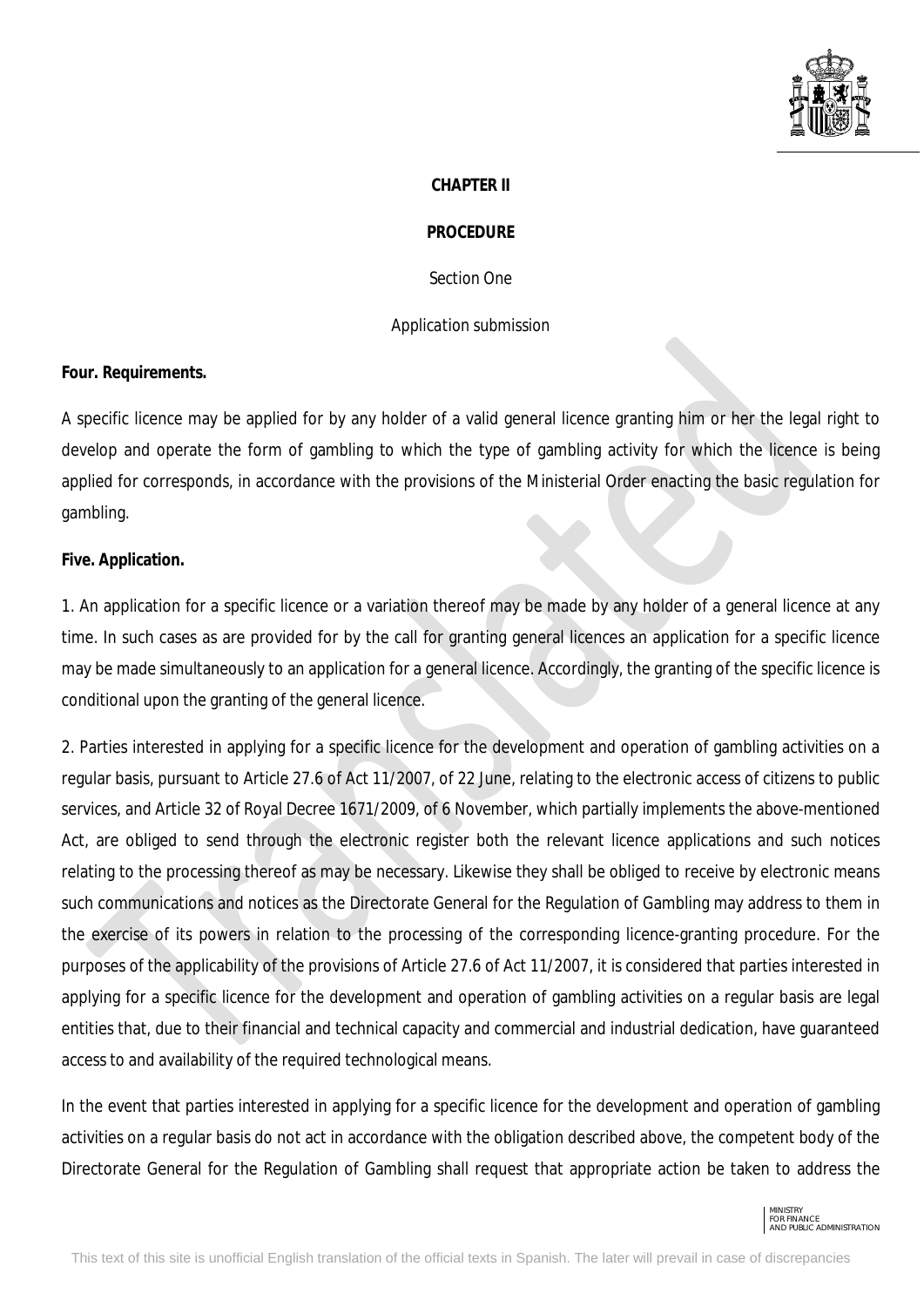

situation. Moreover, it shall warn the interested party that should such request not be satisfied, their application shall be withdrawn pursuant to Article 32.3 of Royal Decree 1671/2009, of 6 November, thereby rendering the communication containing the non-compliance invalid and ineffective.

In order to allow processing of electronic licence application procedure files the following information systems and functions shall be made available to interested parties through the electronic office of the Directorate General for the Regulation of Gambling:

- a. Program for completing (with assistance available) and submitting applications electronically based on criteria of technological neutrality and consistency of the user interface.
- a. Set of model application forms and corresponding appendices. These documents shall be completed interactively and, when submitted, shall automatically be recorded in the electronic register of the Directorate General for the Regulation of Gambling.
- b. Application management system, allowing interested parties to check the progress of their licence applications online. This system will provide information as to the status of the application, the documentation submitted by the applicant and any communications and notifications issued by the Directorate General for the Regulation of Gambling.
- c. Notifications from the Directorate General for the Regulation of Gambling shall be issued as established in Section Nine of this Resolution.

Both the standard electronic documents and the model forms, forms and appendices referred to above, relating to services, procedures and formalities specified in the electronic office of the Directorate General for the Regulation of Gambling will be accepted through the computer applications of the electronic register of the Directorate General for the Regulation of Gambling.

The electronic register shall automatically reject the electronic documents referred to in Article 29.1 of Royal Decree 1671/2009, of 6 November. Applicants shall be advised of such rejection specifying the grounds for exclusion. In the event that the electronic register does not reject the documents where one or more of the factors normally constituting grounds for exclusion set forth in the aforementioned article arises, the documents shall not automatically be accepted by the Directorate General for the Regulation of Gambling. Rather, pursuant to Article 29.3 of the above-mentioned Royal Decree, this administrative body shall request that appropriate action be taken to address the situation, warning the applicant that should such request not be satisfied their application shall be rendered invalid and ineffective.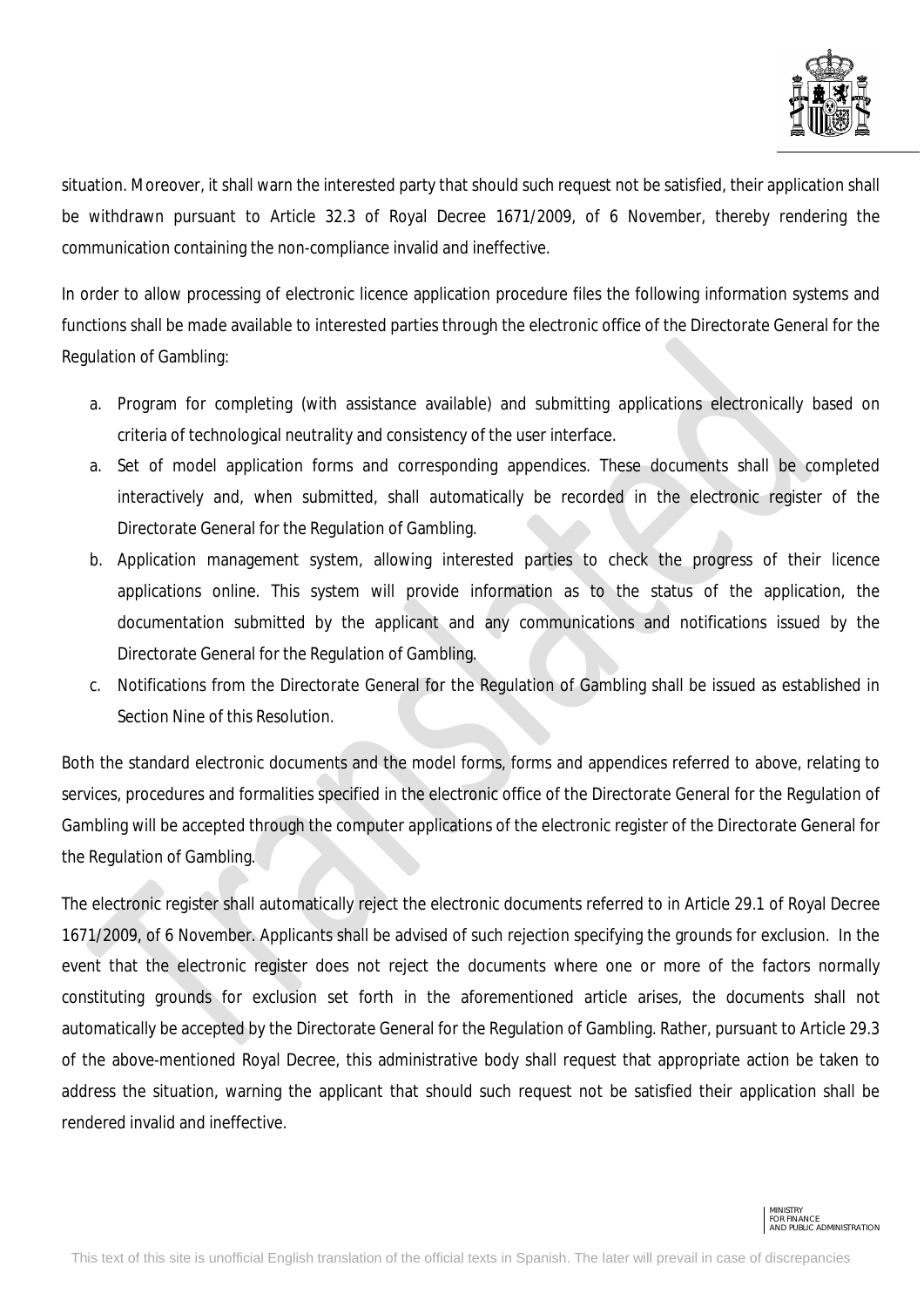

The electronic office of the Directorate General for the Regulation of Gambling shall contain information on the criteria in terms of the formats and requirements to be met by the electronic documents to be submitted via the electronic register, in accordance with the provisions of the Spanish National Interoperability Framework and the Spanish National Security Framework.

3. Applicants shall submit their specific licence applications electronically, signed by their legal representative, by due power of attorney, using the standard form available in the electronic register of the Directorate General for the Regulation of Gambling. The application shall be signed using the electronic signature systems incorporated into the Spanish national e-ID card or any other advanced electronic signature system accepted by the Spanish central state administration. To this end, the electronic register of the Directorate General for the Regulation of Gambling, directly or by forwarding it to the electronic office of the Spanish Ministry of Industry, Tourism and Trade, will contain the updated record of such advanced electronic signature systems and the necessary requirements for the use thereof. An individual application shall be submitted for each type of gambling activity which the applicant intends to develop and exploit.

# **Six. Application documents.**

1. As part of the whole process for the submission of applications, documents and communications, any electronic documents that meet the technical, accessibility, interoperability, security and authenticity requirements defined in the electronic register of the Directorate General for the Regulation of Gambling may be included as additional documentation.

Interested parties may, where appropriate, expressly indicate in their applications what information and documents they request to be treated as confidential on account of them containing personal details or commercial, industrial or business secrets, in which case they shall provide a non-confidential version of the document or documents concerned. Each of the aspects of the documentation submitted by the operator regarding which they request confidentiality must be sufficiently justified. If no request for confidentiality is made it shall be understood that the applicant considers all of the documentation submitted to be non-confidential.

The documentation shall be attached to the application in electronic format and shall consist of the following:

Section 1: Documents accrediting representation and compliance with other requirements.

a) Documents accrediting representation. Parties appearing or signing applications on behalf of the companies concerned shall submit suitable and sufficient power of attorney to that end and, where applicable, duly apostilled, registered in the Companies Registry or in the relevant registry in the event that registration thereof is legally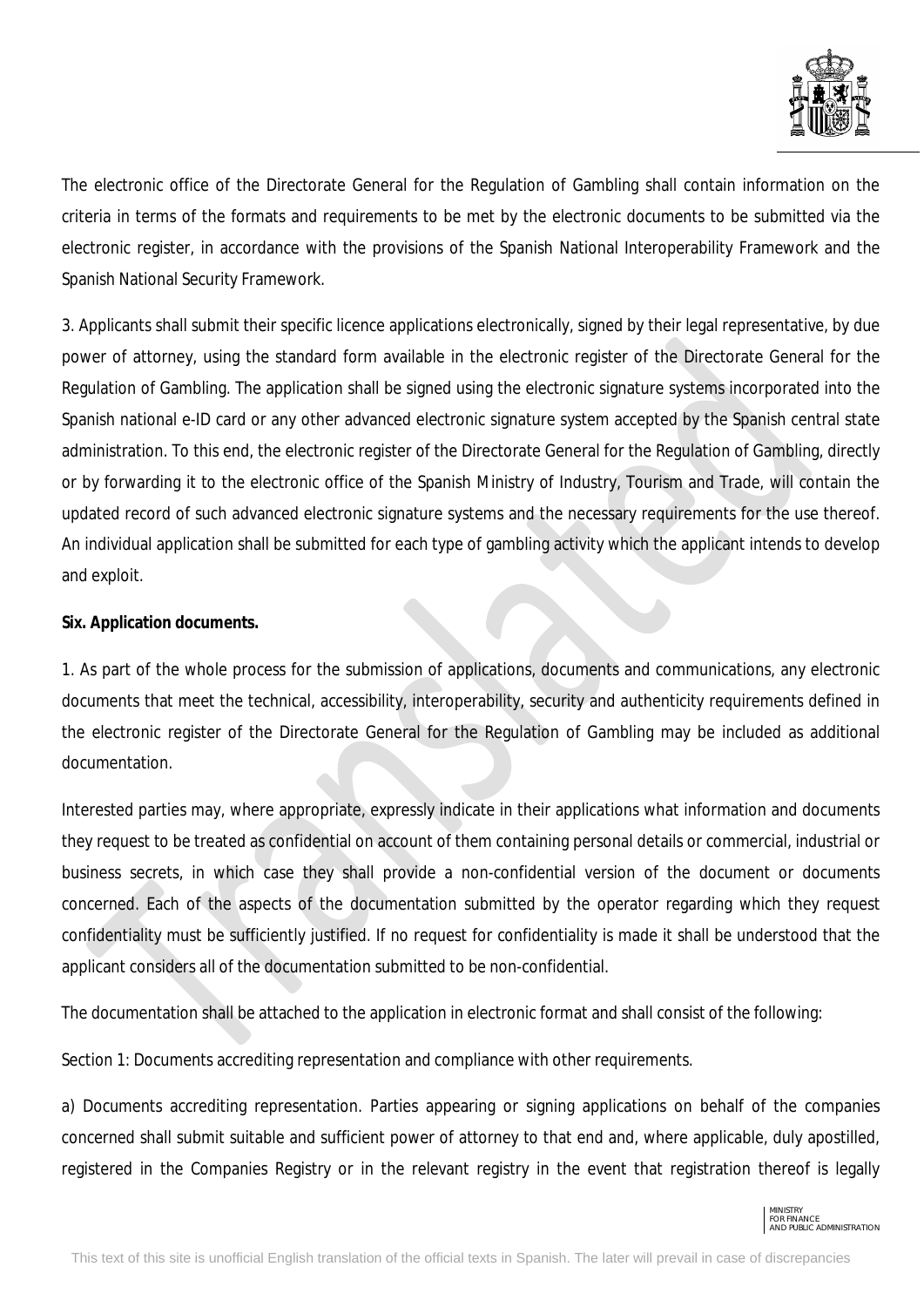

required, and a photocopy of their national identity card or, in the case of foreign nationals, a certified copy of the equivalent document or passport.

In addition, if the applicant is a legal entity domiciled in another Member State of the European Economic Area, their representative shall also provide the document evidencing their address in Spain. In this case it shall be understood that the representative's address matches the address for notification purposes of the company represented.

In cases in which physical completion and submission of the application form and the required documentation is performed and it is signed with their own electronic signature by a party other than the legal representative of the company concerned, suitable and sufficient power of attorney shall be submitted to that end, which shall expressly empower the party submitting it to sign for and on behalf of the company concerned all the commitments, statements and statements of responsibility involved in submitting and signing the application, which shall consequently be understood to have been assumed by the company applying for the licence. This power of attorney shall be registered in the Companies Register or in the relevant registry in the event that registration thereof is legally required and, where applicable, duly apostilled. A photocopy of their national identity card or, in the case of foreign nationals, a certified copy of the equivalent document or passport shall also be submitted.

b) Certificates issued by administrative bodies or the substitute documents evidencing that the applicant is up to date with their tax obligations and is in compliance with their obligations vis-à-vis the Social Security or, where appropriate, express authorisation from the Directorate General for the Regulation of Gambling to request said certificates from the competent Spanish authority.

c) Identification of the procedure through which the operator concerned was granted the general licence that it holds. In the cases of simultaneous applications for general and specific licences, identification of the application of the relevant general licence.

d) Statement through which the applicant submits to the jurisdiction of the Spanish courts in relation to any action arising from the specific licence granted, waiving, where applicable, the foreign jurisdiction that may correspond to them.

e) Commitment to fulfilling the obligations stipulated for specific licence holders in the Gambling Act 13/2011, of 27 May, in its implementing regulations and in this procedure.

f) Amendments, if any, which as a result of the development of gambling activities for the purposes of which the specific licence applied for is requested, the operational plan referred to in Article 10.2 of the Gambling Act 13/2011,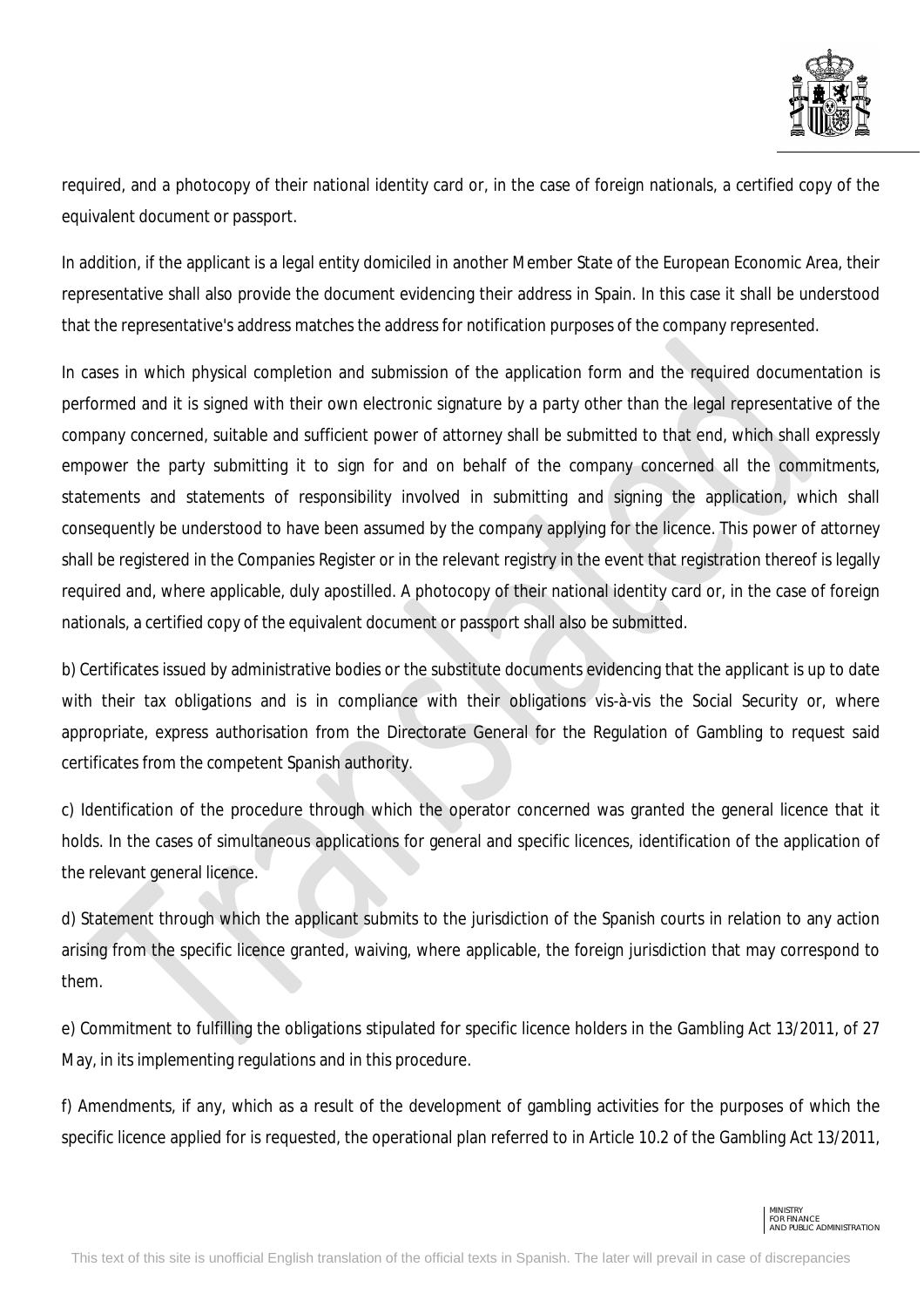

of 27 May, regulating gambling, may be subject to, submitted together with the application for the corresponding general licence.

g) Complete copies of the agreements entered into with all providers participating or who are to participate in the development and operation of the gambling activities covered by the specific licence applied for if different from those stated when applying for the general licence and if they affect the essential aspects of the activity enabled by the specific licence and have a bearing on compliance with the requirements of the regulations applicable to the licence.

## Section 2:

a) Proof of payment of the fees referred to in paragraphs b) and d) of Article 49.2 of the Gambling Act 13/2011, of 27 May, regulating gambling.

b) Amendments to the gambling contract model that could arise as a result of the obtainment and operation of the specific licence requested.

Section 3:

a) Technical project with the content included in Appendix II of the Resolution approving this procedure.

b) Preliminary report issued by one or several bodies designated for such purposes by the Directorate General for the Regulation of Gambling in which it is certified, pursuant to paragraph c) of the Technical Project presented, that it includes the requirements regarding software, security features and connections necessary for obtaining a specific licence.

c) Statement of responsibility by which the applicant company undertakes to operate, under the specific licence requested, solely and exclusively gambling activities the specific rules of which have the minimum content established for this purpose in the relevant Ministerial Order approving the basic regulation for gambling, and also respect and adapt to the types of gambling activities regulated by the aforementioned Ministerial Order.

d) List of the ".es" domains registered by the applicant or which they are going to use for the development and operation of the gambling activities covered by the specific licence applied for.

e) List of the countries in the European Economic Area in which the interested party has obtained a licence for the development and sale of the type of gambling for which the specific licence is being applied for in Spain and copies of certificates and authorisations obtained for the software used.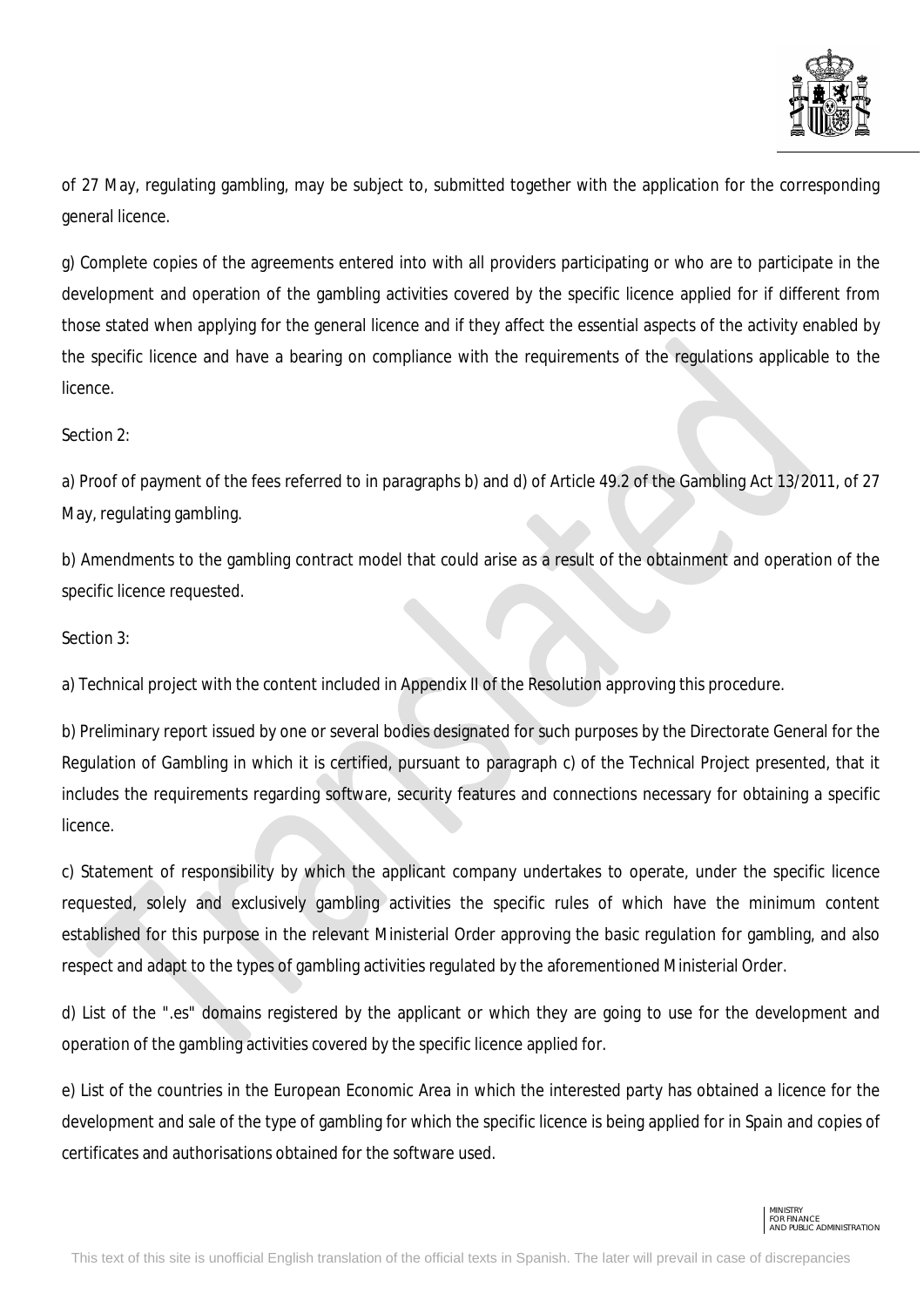

f) Statement indicating the structure of the technical personnel, whether or not integrated into the company, which the latter uses for the development of the gambling activity enabled by the specific licence if different from the statement made for the purpose of obtaining the general licence.

g) Statement indicating the technical systems to be used by the company for the development of the gambling activities enabled by the specific licence.

h) Description of the installations or technical units, their location and the measures taken to guarantee their quality and security if different from those described for the purposes of granting the general licence.

2. Without prejudice to the requirement that all documents accompanying applications for specific licences be submitted electronically, the documents, hard copies of which need to be provided for the purposes of validity, may be presented through the channels provided for in Article 38.4 of Act 30/1992, of November 26, within ten days from the submission of the corresponding electronic form. Failure to meet this deadline for the submission of additional documentation may lead to it being requested as provided in Article 71 of Act 30/1992, of 26 November.

In general, it is considered that it shall be necessary to provide hard copies of the following documents to ensure their validity, without prejudice to the fact that the Directorate General for the Regulation of Gambling may require any other documents that it also considers necessary:

- Section 1.a) Documents accrediting representation.
- Section 2.a) Proof of payment of fees for gambling administration, when it has not been made in cash or online, approved by Subsecretariat Resolution of 20 June 2014.
- Section 3.b) Preliminary certification report based on the technical project presented l,

A form that must be completed in order to submit the documents, hard copies of which are required, will be made available through the electronic office of the Directorate General for the Regulation of Gambling. When completing this form the documents provided shall be identified, as shall the secure verification codes (SVCs) of the digital documents submitted online and the application number, to which they shall be attached.

The Directorate General for the Regulation of Gambling may at any stage of the procedure request the original documents based on which the electronic files included in the application were generated so as to be able to verify their validity and consistency.

3. Public documents issued by the authorities of countries other than Spain shall be submitted duly apostilled.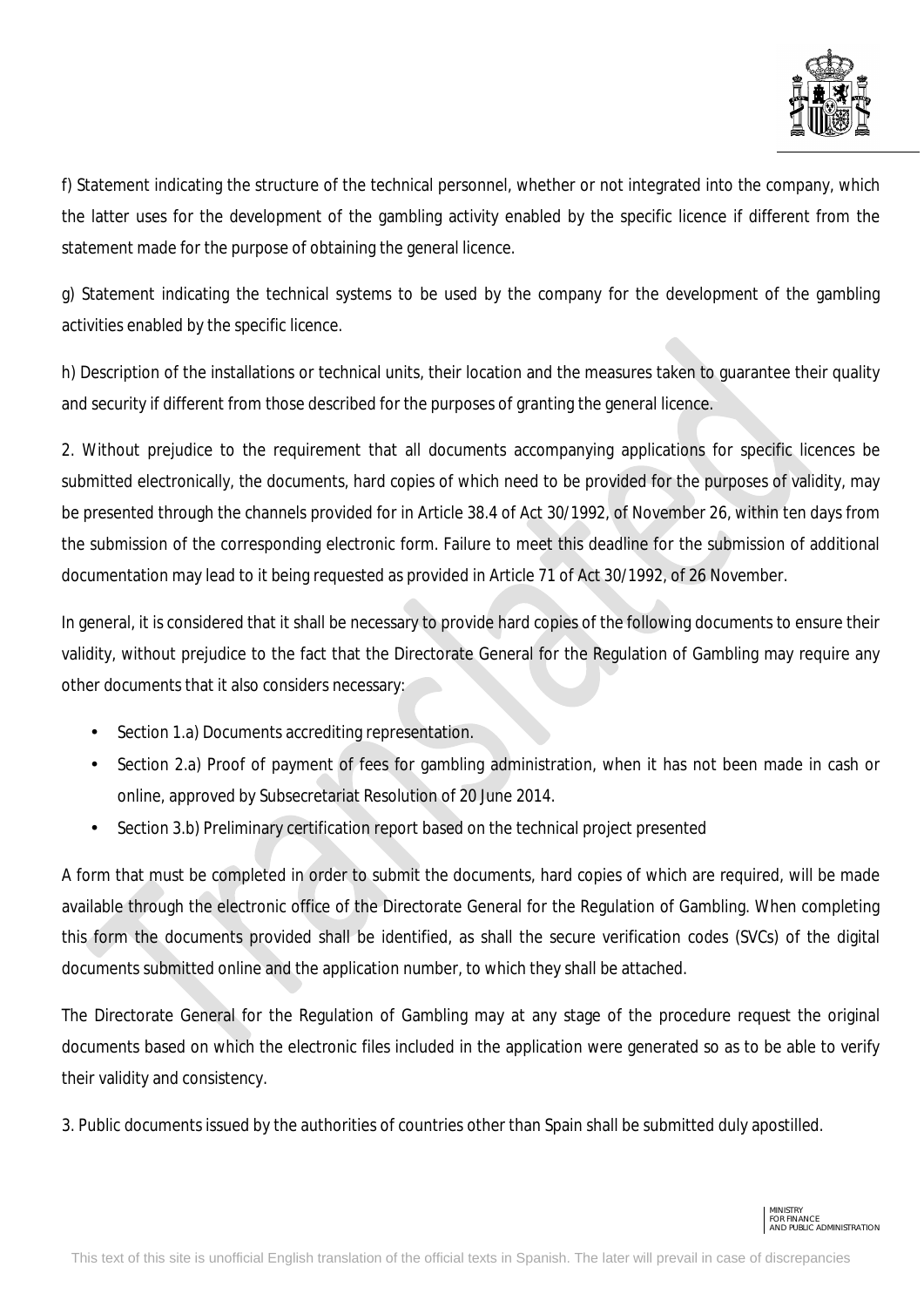

All documentation shall be translated into Spanish. The Directorate General for the Regulation of Gambling may request the translation of such documents as it considers relevant on account of the nature thereof.

It shall not be necessary to submit those documents that have already been provided by the applicant themselves to the Directorate General for the Regulation of Gambling. In such cases it will suffice to identify the procedure or file to which they were attached.

#### *Section Two*

## *Procedure*

## **Seven. Procedure.**

1. Licence applications, together with the documentation specified in Section Six of this Resolution, shall be submitted through the electronic register of the Directorate General for the Regulation of Gambling. This electronic register shall allow applications, documents and communications to be submitted every day of the year, twenty-four hours a day, without prejudice to the interruptions referred to in paragraph 2 of Article 30 of Royal Decree 1671/2009, of 6 November, when the carrying out of technical or operational maintenance work is justifiable. Such eventuality will be reported through the electronic register and the electronic office of the Directorate General for the Regulation of Gambling.

For the relevant purposes the electronic office of the Directorate General for the Regulation of Gambling shall always show in a readily visible place:

- a. The calendar of public holidays relating to procedures and formalities, which will be determined in the annual resolution published by the Ministry of the Presidency in the Official Gazette of the Spanish state.
- b. The correct date and time, which shall be the transaction date and time in the electronic register, the synchronisation of which shall be established in accordance with Article 15 of Royal Decree 4/2010, of 8 January, regulating the Spanish National Interoperability Framework.

The calculation of deadlines shall be based on the provisions of paragraphs 3, 4 and 5 of Article 26 of Act 11/2007, of 22 June, relating to the electronic access of citizens to public services.

When each application is received the electronic register shall automatically issue a receipt signed electronically via a competent body stamp and a secure verification code, which may be printed, and which shall reflect the data provided by the applicant, the date and time of submission, the input record number and other contents in accordance with the provisions laid down in Article 30.3 of Royal Decree 1671/2009, of 6 November.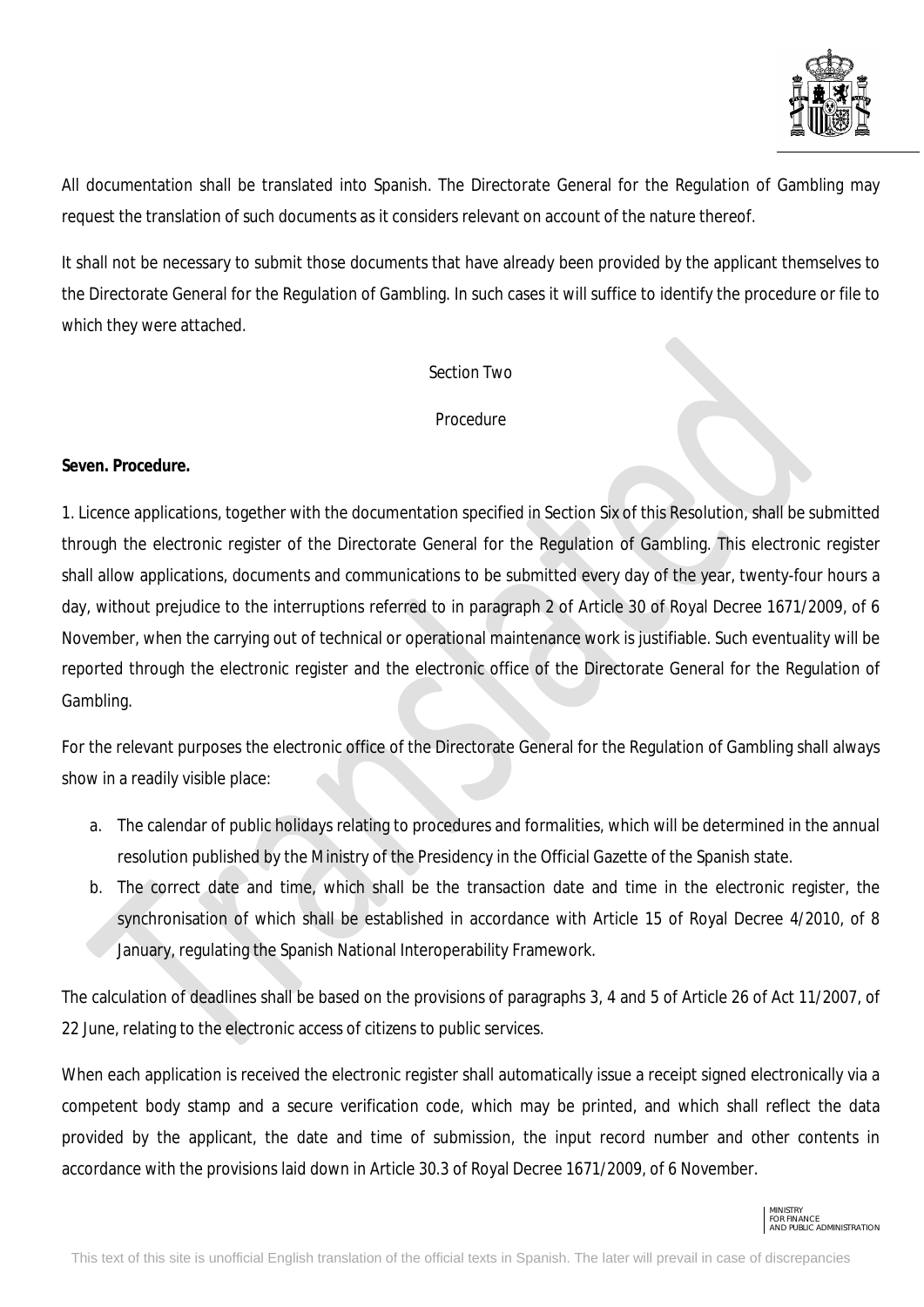

2. Each specific licence application shall lead to the relevant procedure being initiated which, without prejudice to the eventual extensions and interruptions of deadline periods, shall conclude by resolution within six months of the corresponding application being recorded.

3. In view of the specific licence application, the Directorate General for the Regulation of Gambling shall examine the documentation provided by the applicant, the technical project submitted, the preliminary certification reports and compliance with the requirements stipulated under current gambling regulations.

The Directorate General for the Regulation of Gambling may request the applicant to, within ten days of notification of the request, correct any aspects of their application which render it incomplete, providing any missing documentation or such additional information as might be necessary so that the application can be assessed. The deadline period shall be interrupted during the time elapsed between notification being communicated to the applicant and the request being satisfied. If the applicant does not satisfy the request within the deadline established, their application shall be withdrawn and the file relating thereto shall be closed pursuant to Article 42.1 of the Legal Regime Applicable to Public Administrations and the Common Administrative Procedure Act 30/1992, of 26 November.

The provisions of the preceding paragraph are without prejudice to the right of the Directorate General for the Regulation of Gambling to request additional information and clarifications at any stage of the procedure, for the same purposes as those mentioned in connection with the interruption of the procedure.

4. Applicants shall be notified individually of any corrective action needed and any other matters that affect their interests through the appearance system in the electronic office of the Directorate General for the Regulation of Gambling, as provided for in Section Nine of this Resolution.

Notwithstanding the foregoing, the Directorate General for the Regulation of Gambling may send applicants communications relating to action to be taken by e-mail to the e-mail addresses provided in their applications, without prejudice to notification being issued in due legal form. Such communications shall not, under any circumstances, be considered as full notification.

5. Applicants must submit both the documentation corresponding to the necessary corrective action and any other additional documentation missing from the previously submitted applications making express mention of the individual record code number, which allows the file concerned to be identified, by completing the form made available for that purpose through the electronic office of the Directorate General for the Regulation of Gambling.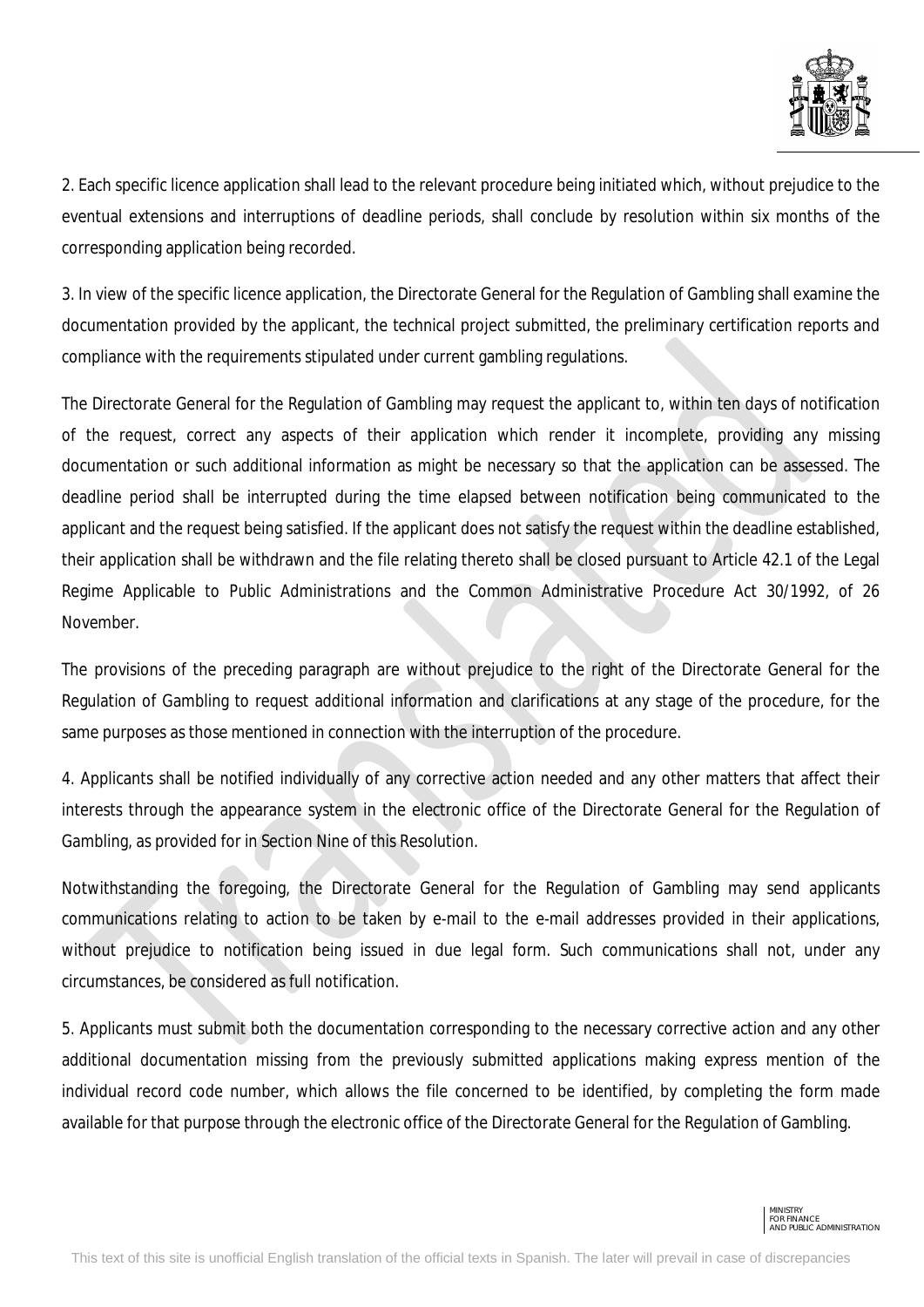

Interested parties may, where appropriate, expressly indicate when submitting documentation corresponding to the corrective action and any additional documentation what information and documents they request to be treated as confidential on account of them containing personal details or commercial, industrial or business secrets, in which case they shall provide a non-confidential version of the document or documents concerned. Each of the aspects of the documentation submitted by the operator regarding which they request confidentiality must be sufficiently justified. If no request for confidentiality is made it shall be understood that the applicant considers all of the documentation submitted to be non-confidential.

The documentation corresponding to the corrective action and any additional documentation must be submitted online. Those documents, hard copies of which need to be provided for the purposes of validity, may be presented through the channels provided for in Article 38.4 of Act 30/1992, of November 26, within ten days from the submission of the corresponding electronic form. Failure to meet this deadline for the submission of additional documentation may lead to it being requested as provided in Article 71 of Act 30/1992, of 26 November.

For the purpose of considering the documents that are required to be submitted in paper form to ensure validity, the provisions set forth in paragraph 2 of Article 6 of this Resolution shall, where appropriate, be applicable.

When each document is submitted the electronic register shall automatically issue a receipt signed electronically with the specifications set out in Section Seven of this Resolution for the submission of licences.

In accordance with the specifications of the software tools and communication channels available, the Directorate General for the Regulation of Gambling may limit the maximum length of documents to be submitted in one session.

6. The Directorate General for the Regulation of Gambling shall inform the autonomous regions of any applications affecting their territory so that they can issue the corresponding mandatory report referred to in Article 9 of the Gambling Act 13/2011, of 27 May, regulating gambling, within the period established in Article 83.2 of the Legal Regime Applicable to Public Administrations and the Common Administrative Procedure Act 30/1992 of 26 November.

7. The Directorate General for the Regulation of Gambling may request other public bodies and authorities to issue any reports they consider necessary so as to help it make a decision on the granting of the licence. Where appropriate, applicants shall be informed of the suspensive effects on the time frame for resolving their application arising from such requirement.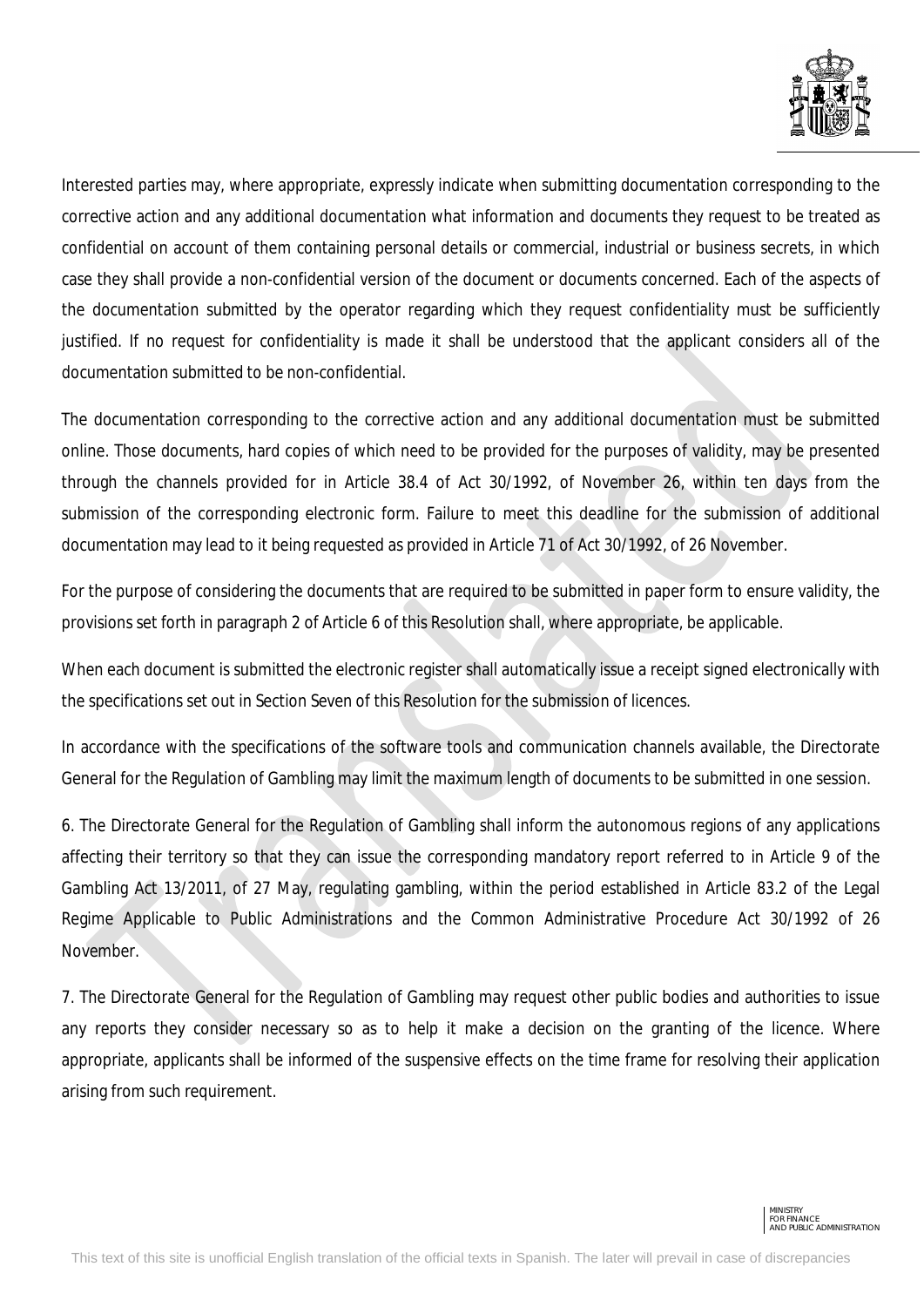

#### **Eight. Resolution.**

1. Within six months from submission of the application through the electronic register of the Directorate General for the Regulation of Gambling, subject to the requirements set forth in the gambling regulations being met and the preliminary reports provided being assessed favourably, pursuant to Article 17 of Royal Decree 1614/2011, of 14 November, implementing Act 13/2011, of 27 May, the Gambling Act, regarding gambling licences, authorisations and registers, the Directorate General for the Regulation of Gambling shall issue a ruling, provisionally granting the licence or rejecting the application with justification, or agreeing to its amendment, and shall agree to register it in the corresponding section of the General Gambling Licence Registry.

This six-month time frame shall be understood without prejudice to the extension of said period due to the time that the applicant has taken to carry out the corrective action requested of them in accordance with Article 71 of the Legal Regime Applicable to Public Administrations and the Common Administrative Procedure Act 30/1992, of 26 November.

The provisional granting of the specific licence shall be conditional upon the obtainment, within the non-extendable period of six months from notice being served to the applicant, of definitive authorisation, in compliance with Article 11.3 of Royal Decree 1613/2011, of 14 November, implementing Act 13/2011, on the regulation of gambling, regarding the technical requirements of gambling activities.

In any case, the provisional licence shall expire once the period referred to in the above paragraph has elapsed without the need for the Directorate General for the Regulation of Gambling to expressly issue any communication to such effect.

In the cases in which the possibility of submitting applications for a specific licence and a general licence simultaneously is provided for, a provisional specific licence may only be granted if the relevant general licence has already been granted.

2. Once the final favourable certification report on the technical gambling system has been issued, the operator shall serve notice thereof to the Directorate General for the Regulation of Gambling for assessment purposes.

The final favourable certification report on the technical gambling system referred to in the above paragraph shall be drafted by the body or bodies that issued the preliminary report on the technical project referred to in Section Six above, unless this is not possible for justified reasons duly evidenced by the operator.

If the assessment of the report is positive, the Directorate General for the Regulation of Gambling shall grant authorisation and amend ex officio the provisional registration of the specific licence which shall become definitive.

MINISTRY FOR FINANCE AND PUBLIC ADMINISTRATION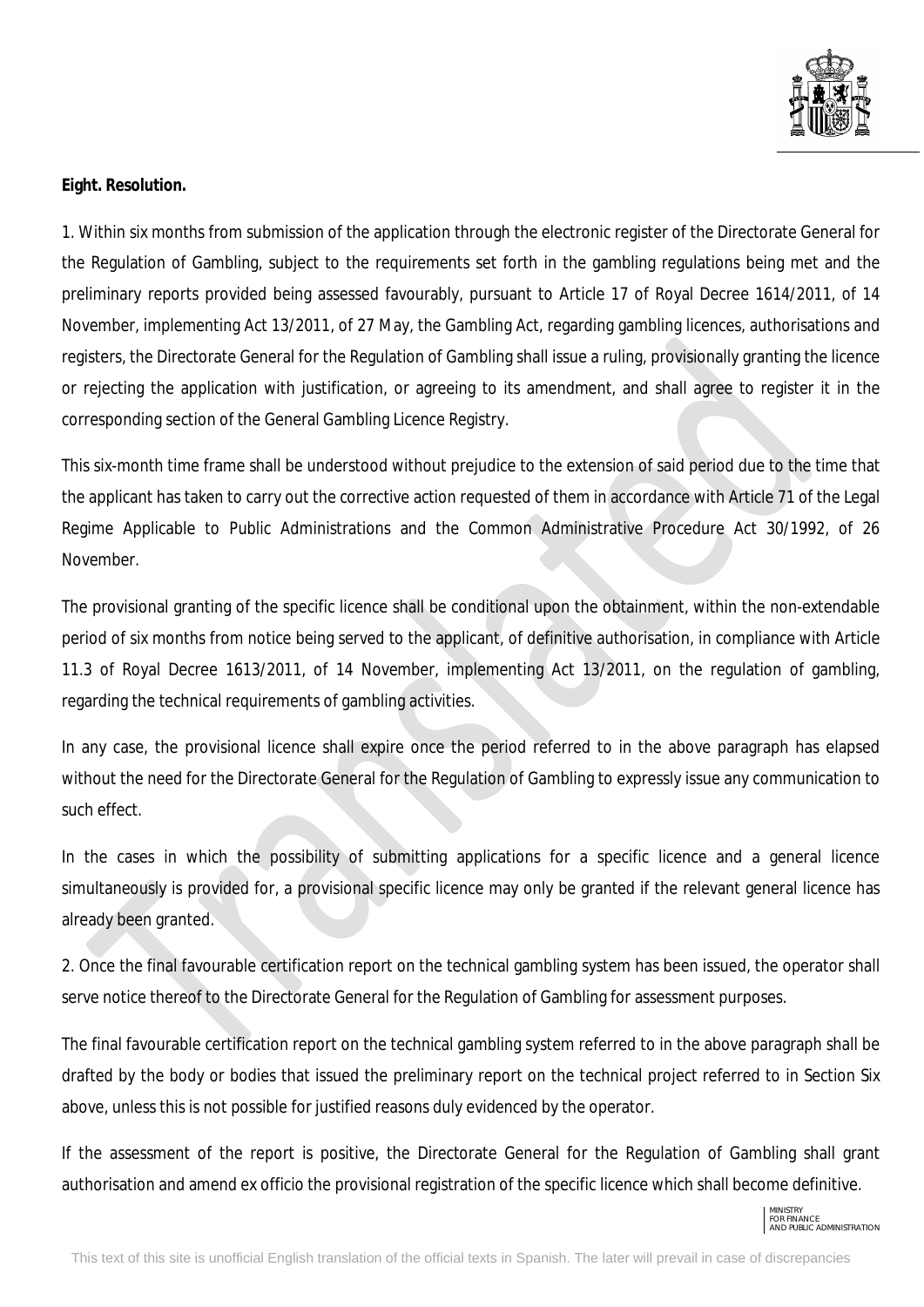

Should the assessment not be positive, the Directorate General for the Regulation of Gambling shall order the operator's activity to be ceased, adopting the necessary measures to avoid potential damage to participants and public interest.

## **Nine. Resolution notification.**

The operator making the application shall be apprised of both the resolution granting the provisional licence and that bringing the specific licence application procedure to a close, by electronic means, within ten days of the resolution being agreed upon and published on the website of the Directorate General for the Regulation of Gambling.

The Directorate General for the Regulation of Gambling shall issue electronic notifications by means of the appearance system through the electronic office.

In accordance with the provisions laid down in Article 40.2 of Royal Decree 1671/2009, of 6 November, and in order for the electronic appearance to constitute valid notification in accordance with Article 28.5 of Act 11/2007, of 22 de June, the duly identified recipient must be able to view a notification message, before accessing its content, as to the nature of the notification of the government actions, with the computer system recording such access, indicating the date and time thereof. From this moment the notification shall be considered for all legal purposes as having been successfully communicated. Pursuant to Article 28.3 of Act 11/2007 of 22 June, if the content of a notification has not been accessed in the ten calendar days after it is posted, it will be understood to be rejected, with the effects established in Article 59.4 of Act 30/1992 on the Legal System of Public Administrations and the Common Administrative Procedure.

Notwithstanding the foregoing, the Directorate General for the Regulation of Gambling may send applicants notices relating to the posting of notifications by e-mail to the e-mail addresses provided in their applications for notification purposes. Such notices shall not, under any circumstances, be considered as full notification.

In order to gain access to notifications it shall be necessary for applicants to meet technical software requirements on their computers and to have their browsers configured in such a way as to be able to use electronic signature functions.

The method of issuing notifications in accordance with the provisions of this article is not incompatible with that used via the enabled e-mail address (DEH), regulated by Order PRE/878/2010, of 5 April, establishing the regime for the enabled e-mail address system provided for in Article 38.2 of Royal Decree 1671/2009, of November 6. If, for any reason, the notification is issued through both systems, that which is issued first shall have legal effect. Likewise, if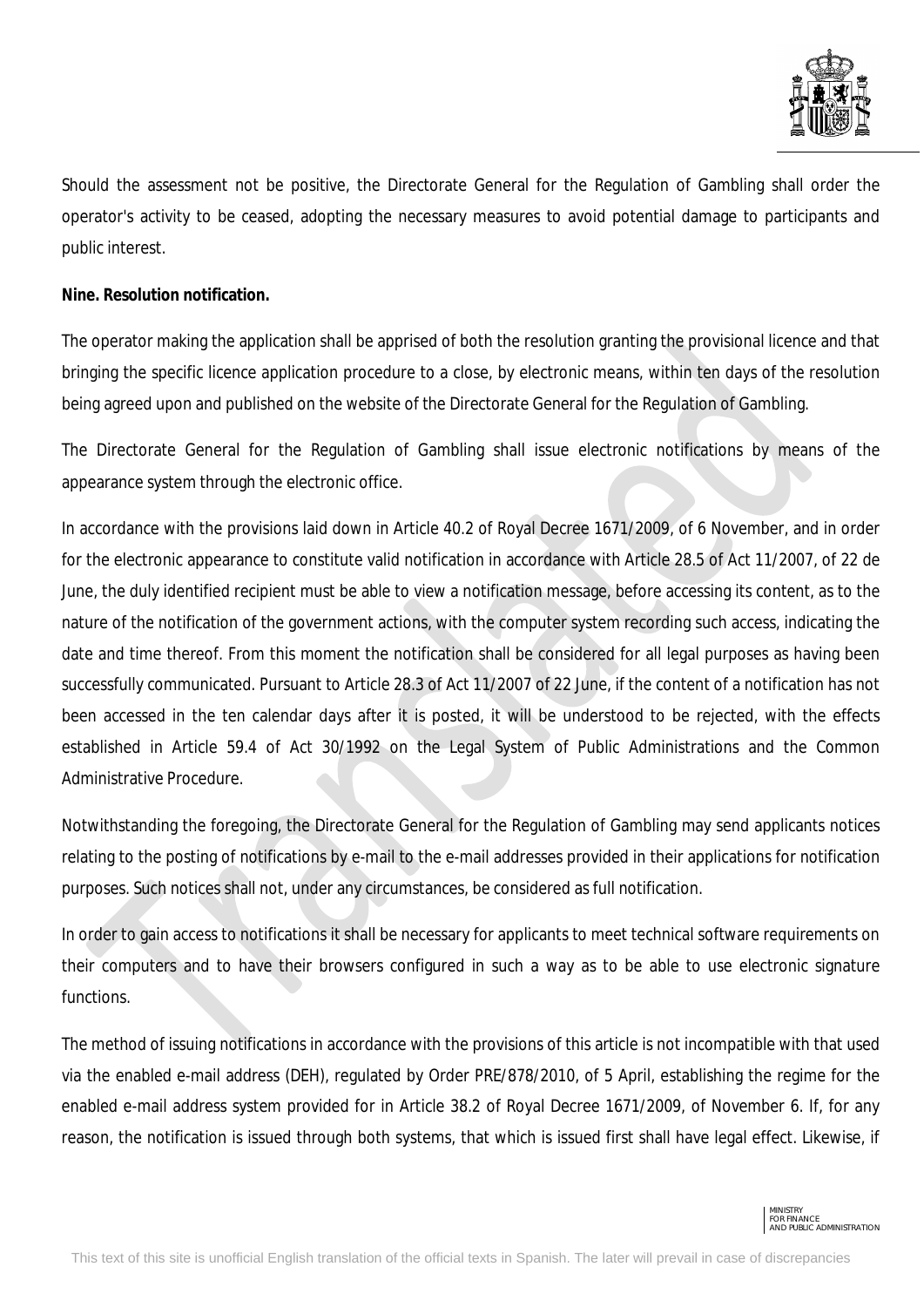

the notification is issued through the electronic office and by non-electronic means, that which is issued first shall have legal effect.

The applicant shall be notified of the resolution of the Directorate General for the Regulation of Gambling that brings the procedure to an end within ten days of it being issued.

Also, the Directorate General for the Regulation of Gambling shall apprise the competent autonomous region bodies of any specific licences granted within their territory within the period referred to in the above paragraph.

# **Ten. Appeals.**

Pursuant to articles 114 and 115 of the Legal Regime Applicable to Public Administrations and the Common Administrative Procedure Act 30/1992, of 26 November, an interested party may lodge an administrative appeal against the resolution issued by the Directorate General for the Regulation of Gambling closing the procedure with the State Secretariat for Finance within one month from the day following notification of this resolution.

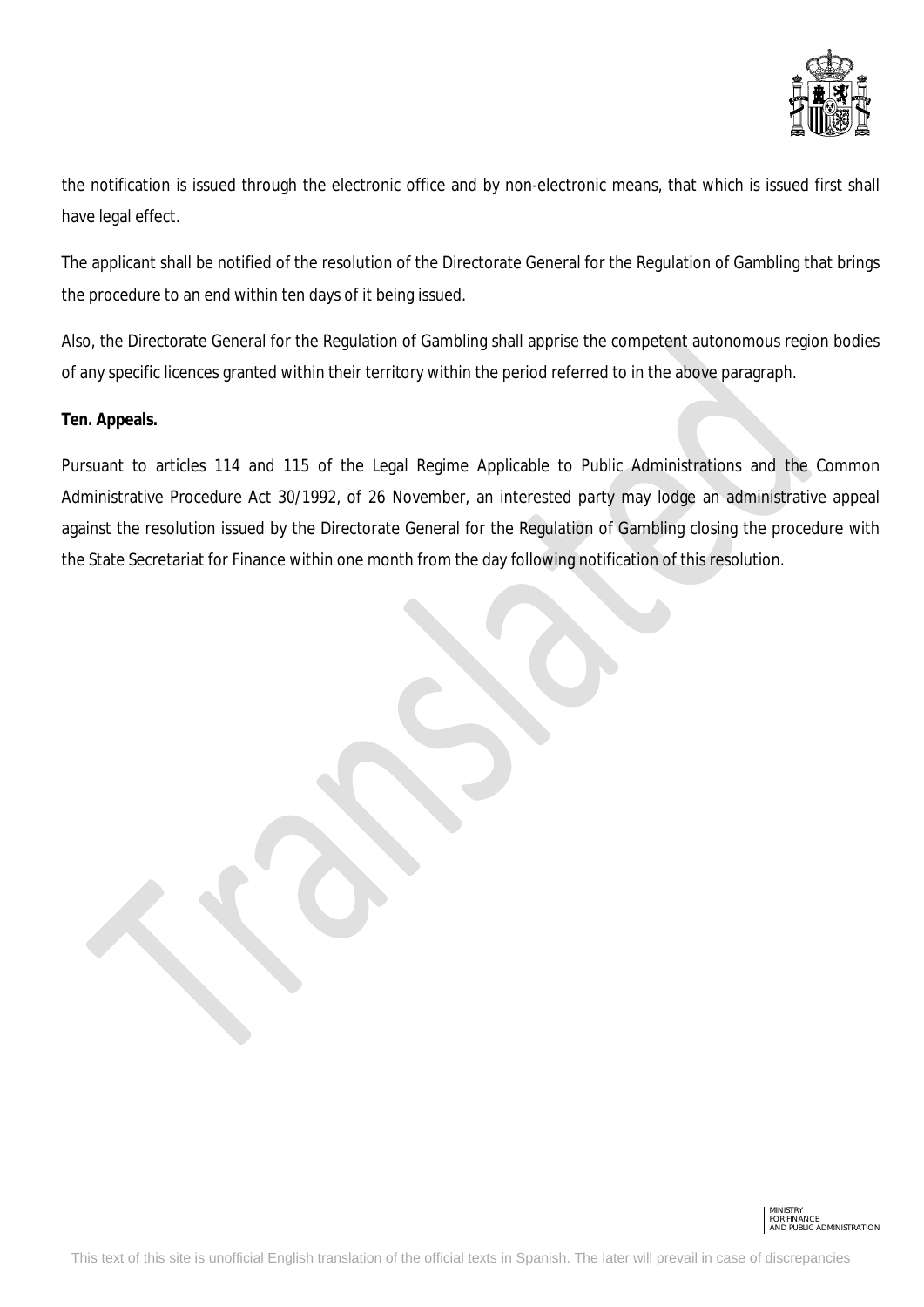

## **APPENDIX II**

## **OPERATOR TECHNICAL GAMBLING SYSTEM PROJECT REQUIREMENTS**

The technical project is composed of three sections: a), b) and c), which may be submitted in a single document or in separate documents.

In the event that the technical gambling system comprises gambling services provided by third party providers, sections b) and c) may be divided and submitted structured by gambling service provider if this facilitates structuring and adds clarity in terms of the information submitted. For example, section b) relating to the internal control system can be divided into two documents corresponding to the data capturer provider and the storage provider.

Section a) must enable the gambling technical system corresponding to the set of licences applied for and of which the operator is holder to be viewed fully. Therefore, it must be separate and must not be divided by gambling service provider.

In the event that the operator simultaneously applies for several licences in this call, sections a) and b) could be used for more than one purpose. In this case the document or a reference to the general licence application that it contains can be included. Up-to-date technical projects must be submitted. Therefore, documents relating to the technical project provided for previous applications shall not be considered valid.

a) High-level description of the entire technical gambling system, including all the general and specific licences which the operator holds, as well as the applications.

- 1. High-level diagram of the entire technical gambling system.
- 2. High-level description of the operator´s entire technical gambling system.
- 3. List of the main technical gambling system providers.
- 4. High-level description of the integration of the different technical gambling system providers.
- 5. Organisational chart and description of the main back office and operational support functions, indicating which are managed directly by the operator and which are managed by each of the providers.
- 6. List of data processing centres (DPC) used directly by the operator, indicating the physical location (address, city, country), the name of the DPC infrastructure provider and an overview of the features supported.
- 7. List of data processing centres (DPC) used by each of the providers, also indicating in this case the physical location (address, city, country), the name of the DPC infrastructure provider and an overview of the features supported.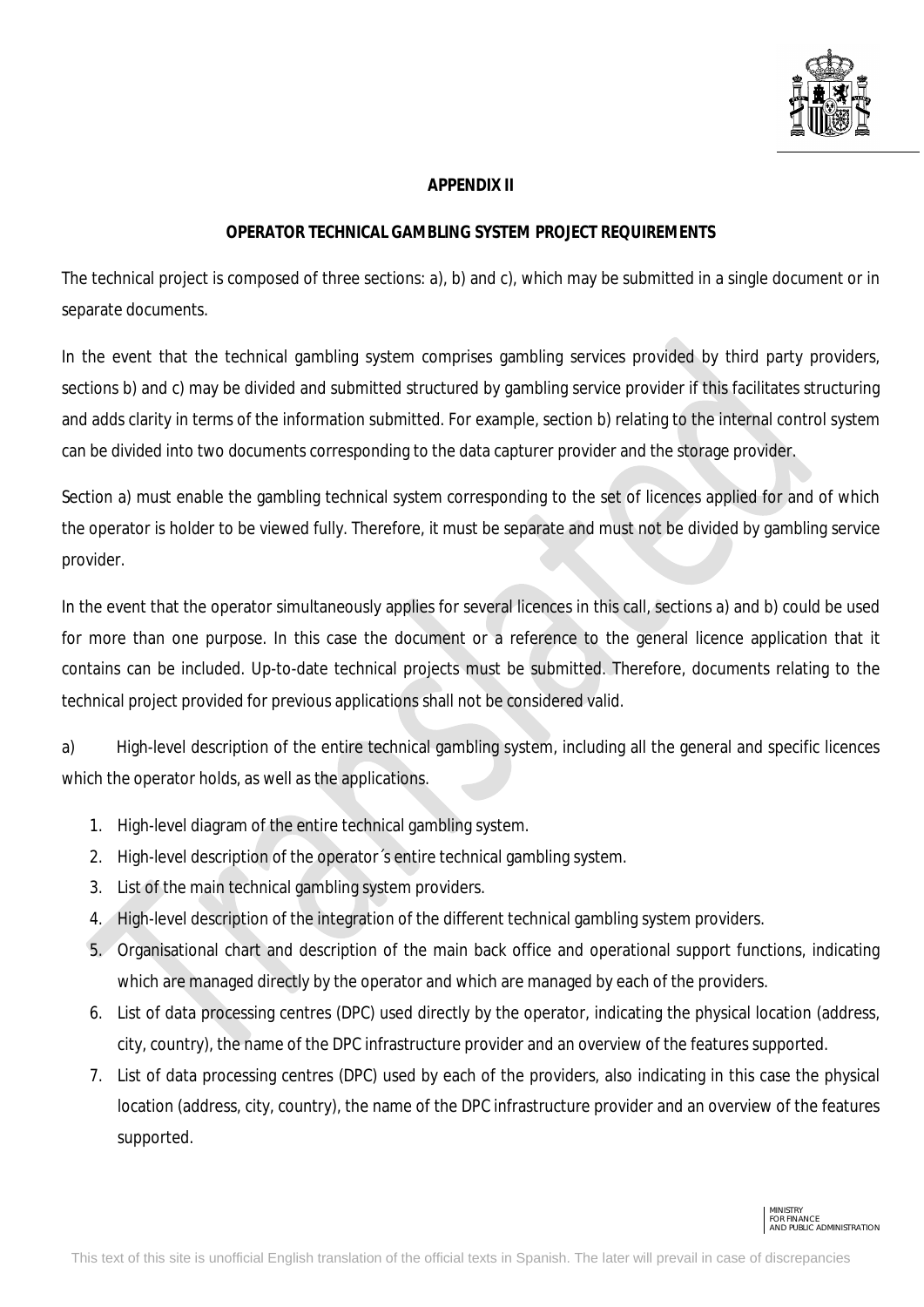

- 8. Main areas of security management, indicating which are the responsibility of the operator and which are managed by each of the providers.
- b) Internal control system: the data capturer and the storage system.
	- 1. High-level diagram of the internal control system and its relationship with the platform.
	- 2. Functional description.
	- 3. Data capturer and storage providers.
	- 4. Data processing centres (DPC), indicating the physical location (address, city) and the name of the DPC infrastructure provider.
	- 5. High-level description of security management and major security measures.
- c) Description of the gambling system. It shall at least include the gambling software and random number generator.
	- 1. Description of the role of the operator in relation to the licence applied for, indicating, for example, if it will directly offer it to participants (B2C), co-organise operator networks or other options.
	- 2. General description of the gambling on offer.
		- a. General description.
		- b. Description of the methods of payment for participation in gambling and payout of winnings. All cases in which the gambling account is not used shall be specifically detailed.
	- 3. High-level diagram.
	- 4. Functional description.
	- 5. Description of the random number generator in games.
	- 6. List of main providers, indicating the name and version of the product. In the case of bets with a bookmaker feed providers of sports events and/or prices shall be included. In general, in the case of co-organised games for various network operators, the different roles and responsibilities of the B2C operator and network operator shall be described.
	- 7. Organisational chart and description of the main back office and operational support functions, indicating which are managed directly by the operator and which are managed by each of the providers.
	- 8. Description of the various channels (internet, telephone, SMS and other) provided for participation in gambling. Cases where the use of physical terminals of any kind, kiosks or terminals at points attended by operator personnel are considered shall be noted and described in detail.
	- 9. Description of measures to ensure the security, confidentiality and integrity of communications with the participant.
	- 10. High-level description of security management and major security measures.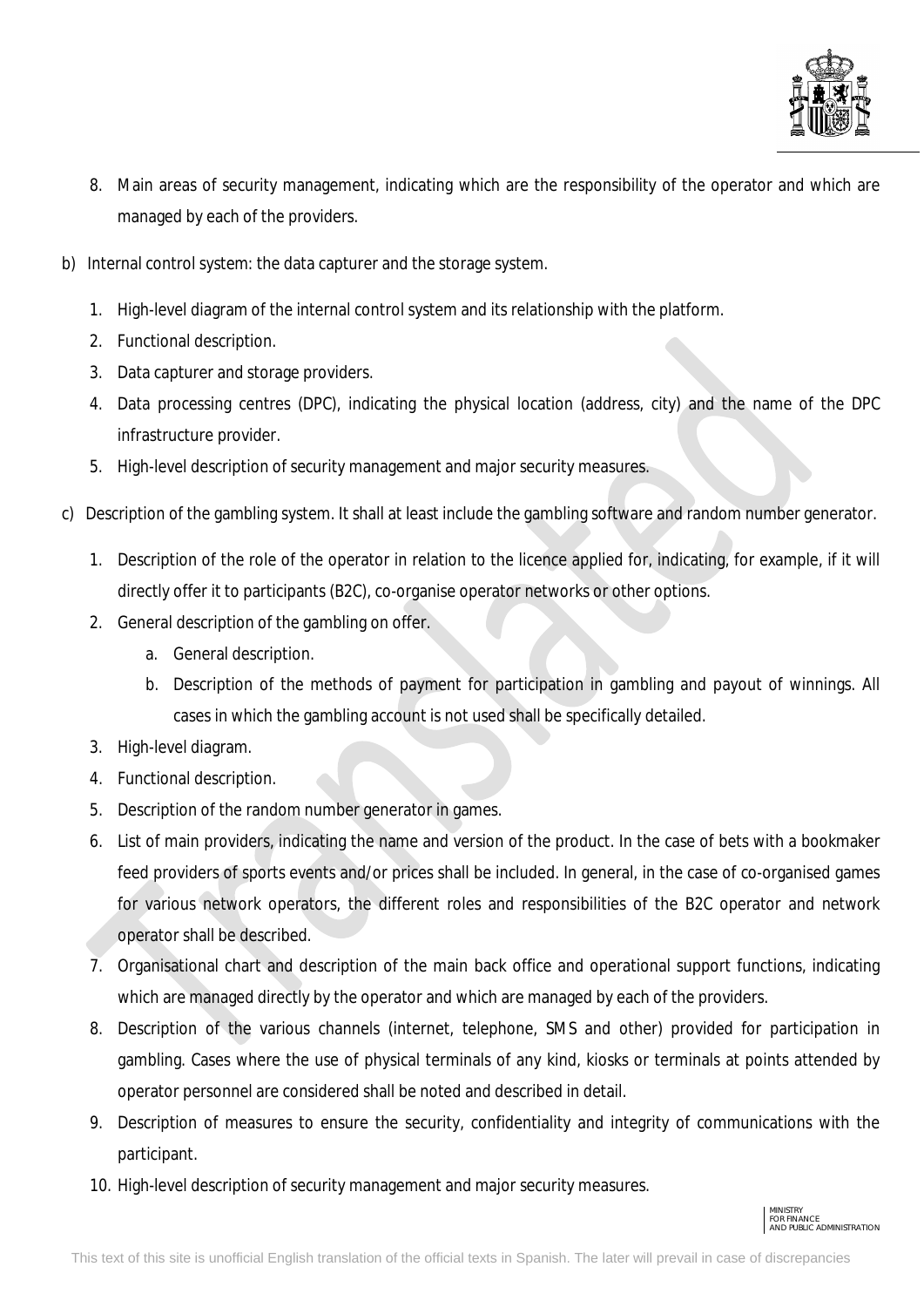

11. List of types, forms and variants of games. To describe the games the name of the game according to the manufacturer will always be included, and if they have decided, also the brand name used by the operator. In the event that the basic gambling regulation limits the number of game variants permitted, next to each name of the game according to the manufacturer, the name of the variants, as per the corresponding basic regulation, shall be indicated.

For each of the games, forms and variants, a description of the rules and, in particular, of the game mechanics linked to obtaining prizes will be included. This description shall explain the key elements that are part of the game (number of cards, number of players, etc.), the general rules that determine the playing of the game and the mechanics of creating prizes and obtaining them. Specifically, this description shall also include the following information:

- a. For online slot-machine games:
	- i. The minimum and maximum number of rollers in each game shall be indicated. If rollers are not used in the game, full details shall be provided as to how the game works.
	- ii. The games which involve some kind of skill shall be indicated.
	- iii. It shall be indicated whether the game can be connected to a controller of progressive jackpots.
	- iv. It shall be indicated whether the game has bonus rounds or metamorphic evolutions.
	- v. It shall be indicated whether the rate of return in the game is configurable by the operator.
	- vi. It shall be indicated whether the game can be played in automatic mode.
	- vii. A detailed description shall be included of the technical solution for complying with the obligations established in Article 14 of the Order HAP/1370/2014 of 25 July, which enacts the basic regulation for slot machine gambling. The description shall include screenshots or prototypes of the web interface that allows the player to set the session for the online slotmachine game, as well as the various notices and communications received by the user during the session.
- b. For bets with a bookmaker and exchange bets:
	- i. It shall be indicated whether live betting is on offer.
	- ii. In the case of exchange bets, it shall be indicated whether "betting involving interaction among participants, in accordance with Article 16 of the Ministerial Order approving the basic rules of this game", is on offer.
- c. For roulette
	- i. It shall be indicated whether any of the variants is a multi-player game.
	- ii. It shall be indicated whether any of the variants is adapted for TV broadcast or other media.

MINISTRY FOR FINANCE AND PUBLIC ADMINISTRATION